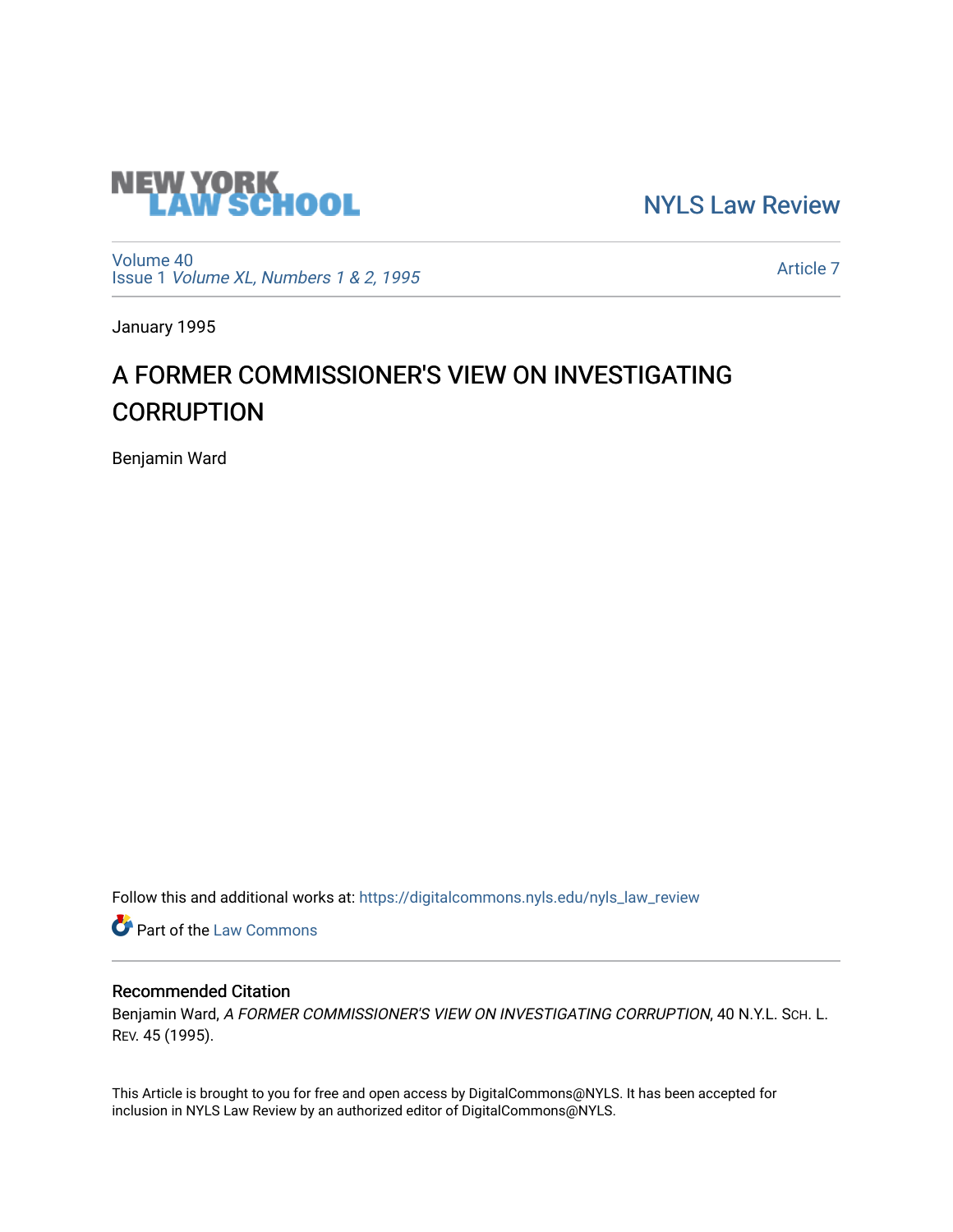#### **SPEECH**

### **A** FORMER COMMISSIONER'S VIEW **ON** INVESTIGATING CORRUPTION\*

#### **BENJAMIN WARD"**

 $\ddot{\phantom{1}}$ 

The topic of police and municipal corruption is a strange one. What can we expect? I know I should not say this, but I expect in twenty years we will have another commission doing another investigation with much of the same old thing, maybe with a different spin on it. But I do not think that anything that has been offered by the Mollen Commission<sup>1</sup> was unheard of before. I do not even think the level of corruption that the Mollen Commission looked at nearly approximated that which the Knapp Commission<sup>2</sup> investigated.

Nick Scoppetta and his commission<sup>3</sup> will find less corruption because of what has been done since the Knapp Commission, which includes the Mollen Commission and its focus on the problem. Hopefully in twenty years when they look again, while they will find something, I think they will find less than prior commissions found.

I want to touch on two topics, a little bit out of order. The first topic is how accountable and responsible New York City's Mayors should be

**\*\*** New York City Police Commissioner from 1984 to 1989.

1. N.Y. COMM'N TO INVESTIGATE ALLEGATIONS OF POLICE CORRUPTION AND THE ANTI-CORRUPTION PROC. OF THE POLICE DEP'T, COMM'N REP. (July 7, 1994) (Milton Mollen, Chair) [hereinafter MOLLEN COMM'N REP.]. The Mollen Commission was headed by Judge Milton Mollen. *Id.* The Commission investigated the Police Department's ability to deal with corruption and was established by Mayor Dinkins following newspaper reports alleging that the Police Department's Internal Affairs Division had failed to expeditiously arrest former Police Officer Michael Dowd, an officer deeply involved in corrupt activities. *Id.; see* Daniel J. Haggerty, *Don't Make Us Scapegoats For Corruption,* N.Y. NEWSDAY, Aug. 2, 1994, at 34.

*2. Preface* to THE KNAPP **COMM'N REP. ON POLICE** CORRUPTION I, **I-I1** (George Braziller, Inc. 1972) [hereinafter KNAPP COMN'N REP.]. The Knapp Commission was established in May, 1970 **by** an Executive Order of Mayor John V. Lindsay. It investigated the extent and patterns of corruption in the New York Police Department, held public hearings, and issued recommendations and findings in a report submitted to Mayor Lindsay on December 26, 1972. *Id.*

**3.** N.Y., N.Y., Exec. Order 18 (Feb. **27,** 1995) (establishing a Police Commission consisting of five members appointed and removable for cause **by** the Mayor).

45

**<sup>\*</sup>** Benjamin Ward delivered these remarks at a symposium sponsored by the New York Law School Law Review in conjunction with the New York Law School Center for New York City Law on March **30,** 1995 entitled *Police Corruption, Municip'al Corruption: Cures at What Cost?*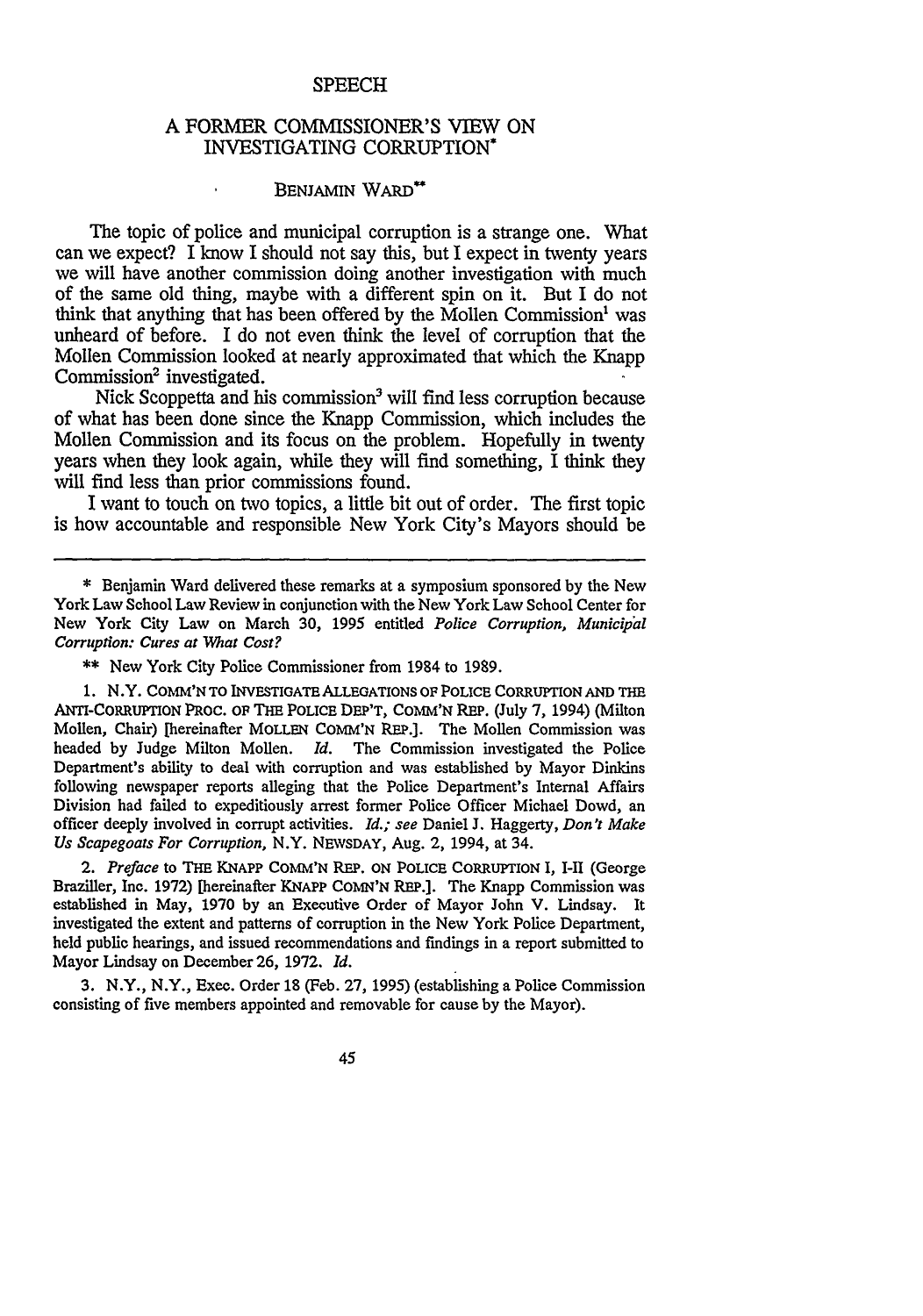for Police Department corruption. It is a bit unrealistic to say that the Mayor should hold himself responsible.

When you ask the Mayor to be totally responsible, you either have to have a very naive Mayor or someone that just thinks he can conquer all and is willing to take on the kind of pressure that will come to him if his Commission fails to control corruption.

Because what is the Mayor going to investigate? What is Nick Scoppetta and his committee going to be looking  $at$ ?<sup>4</sup> They're going to be looking at William Bratton's<sup>5</sup> and Patrick Kelleher's<sup>6</sup> attempts to control and suppress corruption. When they find it, the Mayor's Police Commissioner, i.e. Bratton, is going to be sitting in the driver's seat. Thus we see the conflict of interests at hand when asking the Mayor to investigate his own appointees: he could look bad.

Questions over the corruption will be difficult. How did it start? How long was it going on before Commissioner Bratton learned about it? Where did he learn about it? Did he find out about it from some Suffolk County policeman, who stumbled accidentally onto some City cop engaged in corruption?<sup>7</sup> Thus when arrests are made, it makes the New York Police Department look inept and incompetent because they did not find it themselves; instead it was found in East Cupcake and not in the big City. Is the Mayor going to be up there in the Blue Room saying that he picked Commissioner Bratton? Edward Koch' criticized Mayor Giuliani, saying that if he wants praise, he should stand next to his Commissioner.<sup>9</sup>

6. Patrick Kelleher is the Chief of the New York Police Department's Internal Affairs Bureau. William K. Rashbaum, *Cop 'Stings' in Place,* N.Y. NEvsDAY, May 18, 1995, at A8. Mr. Kelleher took over the Internal Affairs Bureau in January, 1995. He said that his agency's increased focus on stings and Commissioner William Bratton's new anti-corruption philosophy of inclusion-bringing precinct commanders in on probes-is at the heart of the New York Police Department's more proactive, aggressive approach to fighting corruption. *Id.*

7. Police Officer Michael Dowd was widely known to have a drug and alcohol problem since 1988, but the Internal Affairs Division of the New York Police Department failed to either catch him dealing drugs or to test him for drug use. David Kocieniewski, *Copping a Plea,* N.Y. NEwSDAY, May 16, 1992, at 3. When Suffolk County police arrested Dowd, along with five other Brooklyn police officers, they found cocaine in his pocket and his precinct locker, and he tested positive for cocaine use. *Id.*

8. Edward Koch was a three-term Mayor of New York City, from 1977 to 1989. Frank Lynn, *Mayor Offers Help,* N.Y. TIMES, Sept. 13, 1989, at **Al.**

9. Mr. Koch, who remains a supporter of the current mayor of New York, Rudolph Giuliani, said that Mr. Giuliani was making a mistake by getting involved in running the police press office and effectively "humbling" his police commissioner. David Firestone,

*<sup>4.</sup> See id.*

<sup>5.</sup> Current New York City Police Commissioner.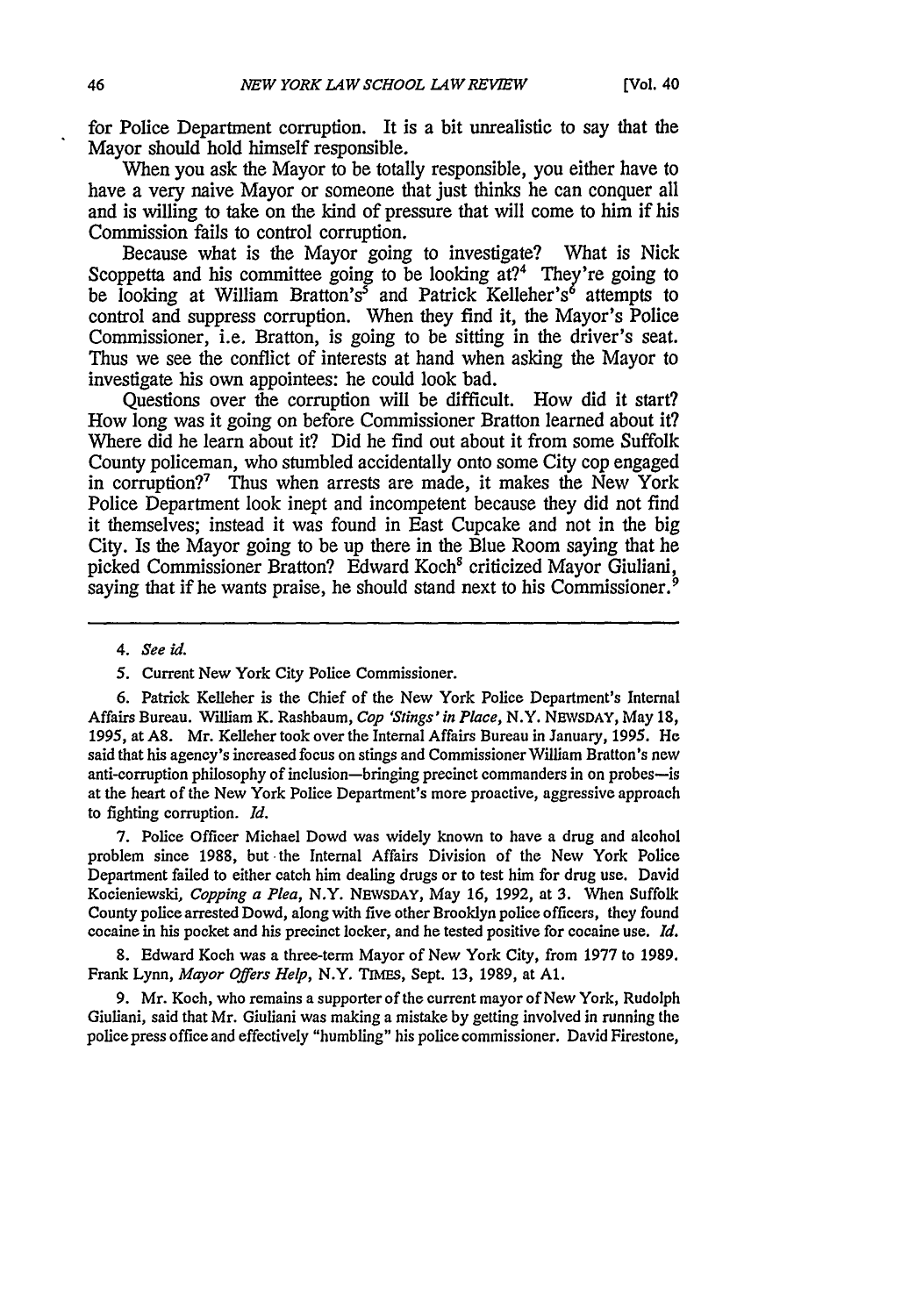Is Giuliani going to stand next to Commissioner Bratton and say that he picked Bratton and this happened because Bratton cannot control all of the corruption that occurs in the City? Although it is a noble thing, Rudy Giuliani is not naive. He certainly is a tough guy and willing to take on tough chores, however he does not always win. For example, the City is investigating the Fulton Fish Market for the third time.<sup>10</sup> I worked two years there with Rudy Giuliani,<sup>11</sup> and now we are in there again.<sup>12</sup>

I attended a press conference during the earlier Fish Market investigation, which was going to be the criminal indictment of those fishmongers, and it was switched without notice into a civil case with a monitor.<sup>13</sup> The federal government, after years of investigation and thousands of dollars spent, said that it was New York City's problem, and they did not want a civil monitor. The federal investigator left the City

*For Bratton, An Echo of Battles in History, N.Y. TIMES, Mar. 6, 1995, at B3.* 

10. Federal authorities trace mob influence at the Fulton Fish Market to the nineteen twenties, when Joseph Lanza, a capo in the Genovese crime family, ran a protection racket by using the Local 359 of Seafood Workers Union as a base. Anemona Hartocollis, *A History Of Mob's Influence At Market,* N.Y. NEWSDAY, Dec. 24, 1990, at 3. He was convicted of antitrust violations in 1938. *Id.* In 1980, a joint city and federal task force concluded that the market and Local 359 continued to be "captive organizations" of the Genovese family. *Id.* In 1981, that investigation led to the conviction of Carmine and Peter Romano for extorting payoffs from wholesalers. *Id.* In 1988, fish handlers finally agreed to settle a federal case brought against them by signing a consent decree. *Id.* A fire that destroyed two main commercial buildings in the Fulton Fish Market on March 29, 1995, was believed to be deliberately set. Joe Sexton, *Fulton Market Fire Investigators Find Blaze Was Deliberately Set,* N.Y. Tams, Mar. 31, 1995, at **Al,** B4. The charge of arson only deepened the concerns among members of Mayor Giuliani's administration that people from organized crime had set the fire, and the city officials quickly seized on the incident to press their efforts to take control of the market the City claims is under the grip of mobsters. *Id.*

11. It was Mr. Giuliani's investigation and court actions in 1986 that exposed crimes and indirectly created the difficulties that his administration must now tackle. Selwyn Raab, *Fish Market's Problems Revert to New York City,* N.Y. TmIES, Mar. 27, 1994, § 1, at 1. Nine years ago the top Federal prosecutor in Manhattan, Rudolph W. Giuliani, began a crackdown against the Mafia that led to extensive Federal oversight of the Fulton Fish Market. *Id.* Now the headaches of running the market and combating the mobsters have come full circle to the former prosecutor, Mayor Giuliani. *Id.*

12. *See* Sexton, *supra* note 10.

13. In 1988, 25 defendants, most of them fish handlers, agreed to settle a federal case brought against them for racketeering by signing a consent decree. The consent decree gave the government what it wanted-including a long-term presence in the market in the form of a court-appointed monitor. Hartocollis, *supra* note 10.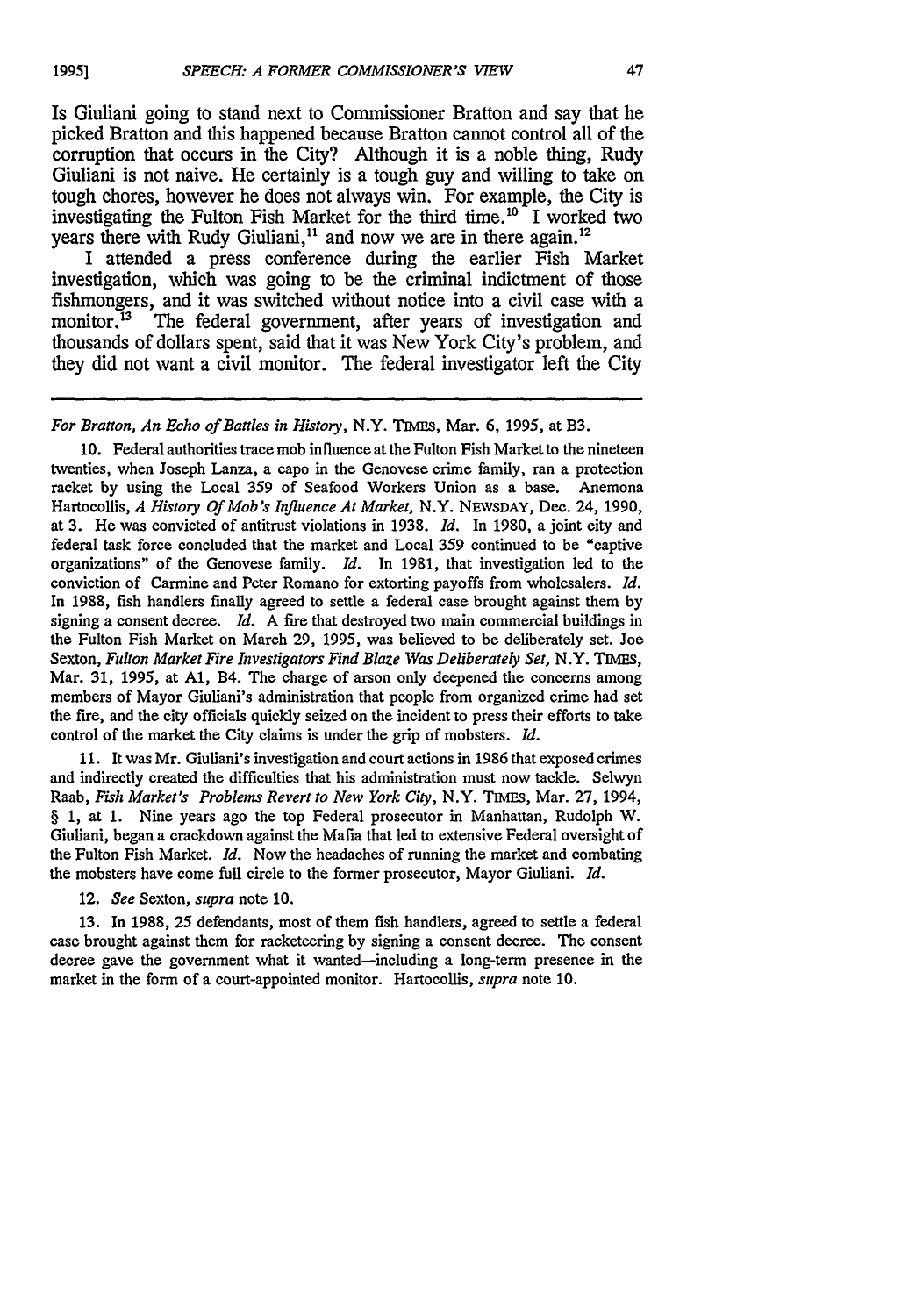with its organized crime problem and wisely pulled back from further activity.<sup>14</sup>

John Lindsay<sup>15</sup> is a wonderful man in his own right, and he certainly gave me many starts. When Mayor Lindsay got into office, he had this idea that he could run this City with all these lovely little kids from California. People all over the country saw in him a charisma that was going to make him President, and they showed up en masse in the City.<sup>16</sup> Two of Lindsay's followers were sent to the Police Department.<sup>17</sup> They were nice, wonderful young people. However, they came up against the old chiefs whom Pat Murphy talked about.<sup>18</sup>

Well, in no time at all, they were riding these two young assistants around in the radio cars, letting them blow the sirens, taking them to the Police Museum and doing other wonderful things with the young assistants. *And* when they finally came to believe that these cops were all their friends, they began to send the cops for their coffee. The cops then called the press and said the reasons they were not catching the bad guys was because they were not on patrol. Instead, they are getting coffee for the Mayor's special assistants. As a result, the special assistants got someplace else to camp, farther away from the Police Department.

I do not believe that Mayor Lindsay interfered very much in the Police Department, but he certainly had the notion that he was going to be around. And don't forget, as we talk today about corruption and while the

15. John Lindsay was the Mayor of New York from 1966 through 1973. He was also Vice Chairman of the Kerner Commission whose presence on the streets of Harlem in the nineteen sixties helped prevent riots from spreading across the city. *Id.*

16. Timothy Noah, *It's Not Easy Being Mayor,* WASH. POST, May 27, 1990, at W12 (Magazine) (recounting that Mayor Lindsay was seen as a potential candidate for President).

**17.** A select group of Mayor Lindsay's aides became known as the "Kiddy Corps" in the Police Department. BARBARA GELB, VARNISHED BRASS **178 (1983).**

18. *See* Patrick V. Murphy, Speech: *Police Corruption and the Need for Oversight,* 40 N.Y.L. SCH. L. REV. 65 (1995).

<sup>14.</sup> The federal court appointed Frank H. Wohl to be the administrator of the Fulton Market. Raab, *supra* note 11, at 36. Mr. Wohl and his staff's investigation of the market was phased out by the end of 1992 because of Federal budget cuts. In 1993, the Business Services Department replaced the Federal Monitors with **10** uniformed market agents to police the area. *Id.*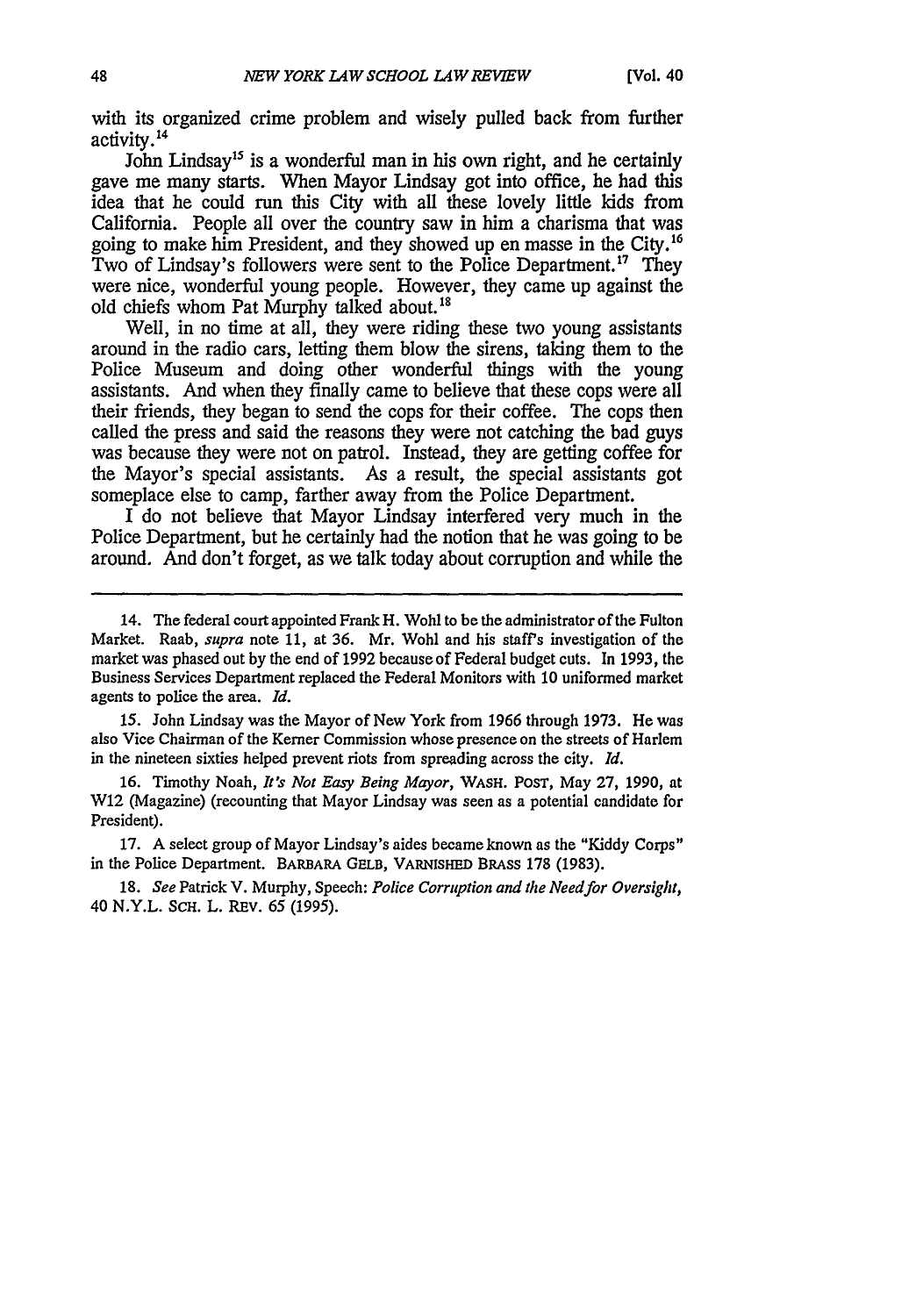**1995]**

Knapp Commission is still in our minds, where did Frank Serpico<sup>19</sup> go when he wanted to talk about corruption?

Did he go to Centre Street and talk to the Police Commissioner, Sid Cooper,<sup>20</sup> Pat Murphy or Howard Leary<sup>21</sup> before him? He went to City Hall.<sup>22</sup> Does anyone in this room know to whom in City Hall Serpico went with his story about corruption being endemic in the Police Department? Not at all.

Serpico knows, Nick Scoppetta<sup>23</sup> knows, I know, a few others know, and I shouldn't say I know, because the press will all be gathered around us. Go to Scoppetta, he's closer to it, he knows better.

Instead, he went to City Hall and the Mayor, who stood so forcefully behind his Police Commissioner and sent him back to the Police Department.<sup>24</sup> Mayor Lindsay sent him to the Police Department and put as much space as possible between himself and Police Commissioner Howard Leary. Howard Leary finally saw the wisdom of resigning the

20. Sydney Cooper was chief of inspectional services, the bureau that policed the police, under Police Commissioner Murphy. **GELB,** *supra* note **17,** at 142. Cooper categorized corrupt police officers into three groups: (1) "meat-eaters" (hard core corrupt), (2) "grass-eaters" (those who would take if the opportunity came up), and (3) "birds" (those who saw the "meat-eaters" and "grass-eaters", but looked away). *Id.* at 142-43.

21. Howard Leary was the Police Commissioner of New York City from 1966 through 1970, which was a turbulent period marked **by** the exposure of corruption within the department and social strife in the city. Richard Lyons, *H.R. Leary, 82, A Commissioner of Police, Dies,* N.Y. TIMEs, Feb. **2,** 1994, at D21.

22. In 1970, Frank Serpico and a colleague on the police force, David Durk, were unable to get anyone in the Police Department or the Mayor's office to listen to their accounts of police units methodically collecting and divvying up bribes in order to overlook crimes. Joseph B. Treaster, *Knapp Commission Reunion Has An Unexpected Currency,* N.Y. **TIMES,** June **28,** 1992, § 1, at **25.** Only after the officers took their story to *The New York Tunes* and a reporter wrote a series of articles detailing the corruption and noting that the city's leaders had failed to respond, was an investigation begun. *Id.*

**23.** Nicholas Scoppetta is chairman of the Mayor's Commission to Combat Police Corruption, the purpose of which is to create a citywide database to help track corruption patterns and profile corrupt officers. Jonathan P. Hicks, *Giuliani's Panel on Police Gets Off to a Running Start,* N.Y. TIMES, Mar. 1, 1995, at B2. The system was created **by** the office of Manhattan District Attorney, Robert Morganthau. *Id.; see also* N.Y., N.Y., Exec. Order 18 (Feb. **27,** 1995).

24. Treaster, *supra* note 22.

**<sup>19.</sup>** Frank Serpico went before an anti-corruption panel in 1971, forcing the New York Police Department to clean up an entrenched system of corruption in which large networks of officers took bribes from illegal gambling operators and passed them up to superiors. Clifford Krauss, *Police Corruption in N. Y.: As Expected, a Blight Returns,* N.Y. **TIMES,** Mar. 21, 1994, at B3.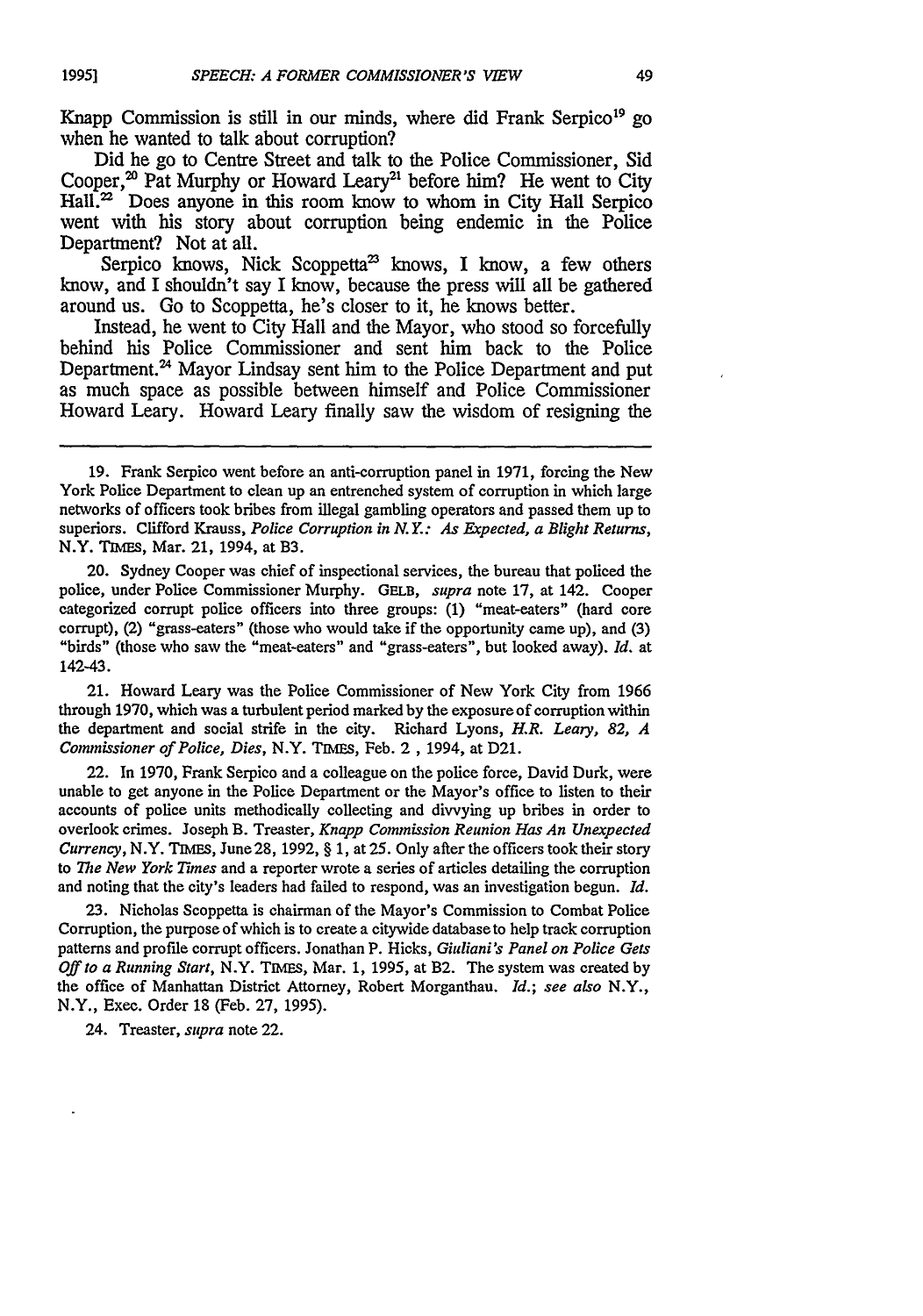day before he was asked to resign, and he left.<sup>25</sup> I do not really blame him for doing that. The Police Commissioner had the obligation to carry out that responsibility.

There was also Edward Koch who had a big mouth, and still can not stop it now. It is wonderful; he talks, he talks, and he talks. If you're not close to New York City, you may think that he is interfering in everything because he has an opinion on everything. But Koch probably left his commissioners alone more than any other Mayor. Koch is only a year older than I and it turned out that I was there the longest with him at the time his administration was winding down.<sup>26</sup>

I can talk up to anybody, and I would tell Mr. Koch the things that he was doing wrong. One of the things I told him, in no uncertain terms, was that he was not appointing his own commissioners and that if he did not appoint these commissioners very carefully or let anybody else have any opinion in who is going to be a Commissioner, he was going to be left holding the bag. Mr. Koch's opinion, which he stated publicly, was that he would appoint the Commissioners and the Commissioners could appoint their deputy commissioners.<sup>27</sup> I told him that that does not make sense because, except for the Police Department, the Mayor should appoint the deputies in all the other City agencies. If you do not, you are going to find yourself in a lot of trouble, which occurred at the Parking Violations Bureau, but we do not have time to go into where that system wound  $up.^{28}$  We do the best we can in the time, place and space that we find ourselves. The Knapp Commission did a wonderful job. I think the

25. Mr. Leary resigned as Police Commissioner of New York in August of 1970. *See Preface to* **KNAPP COMM'N** REP., *supra* note 2, at **I.**

26. On September25, 1989, Police Commissioner Benjamin Ward announced plans to end his six-year tenure, citing asthma as the reason for his departure, three months before the end of Mayor Koch's term. Elaine Rivera, *Ward Resigns After Six Years as Top Cop, Citing Asthma,* N.Y. NEWSDAY, Sept. 26, 1989, at 3.

27. Mayor Koch stepped back and directed his Commissioners to name their own staffs, though from the beginning, he reserved the right to name or approve the selections of deputy commissioners. Joyce Purnick, *Doling Out Jobs Under Koch: The Mayor Kept His Distance,* N.Y. **TmEs,** Apr. 22, 1986, at **Al,** B4.

28. Mr. Koch was criticized for ceding control of city agencies to political party leaders. Michael Oreskes, *The Power of Patronage,* N.Y. TIMEs, Mar. 27, 1986, at **Al,** B4. He allowed his Transportation Commissioner, Anthony R. Ameruso to appoint Lester N. Shafran as director, and Geoffrey G. Lindenauer as deputy of the Parking Violation Bureau where they turned the agency into a "money-making machine." *Id.* Mr. Shafran and Mr. Lindenauer turned the bureau into a criminal racketeering enterprise that collected at least \$542,000 in bribes and payoffs. Arnold H. Lubasch, *Two Ex-City Aides Indicted In Graft At Parking Agency,* N.Y. Tinrs, Mar. **27,** 1986, at **Al.**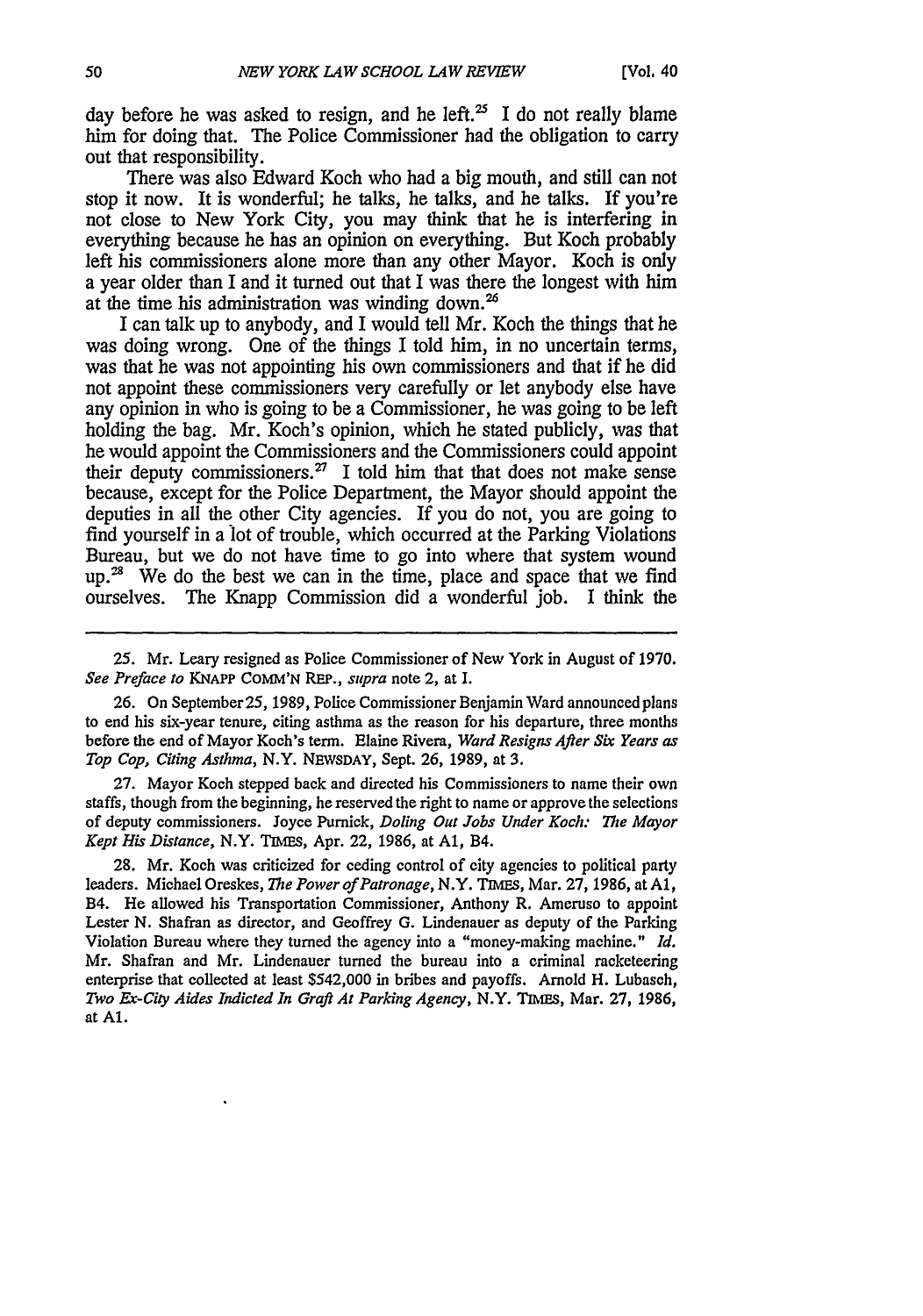**1995]**

Mollen Commission tried to do a great job, and only time will tell us whether or not they were successful.

The Knapp Commission left a flawed plan, a bifurcated system of investigating corruption within the New York City Police Department.<sup>29</sup> Patrick Murphy accepted, adopted, and implemented it. I do not know if he could have done anything else.

That bifurcated system said we are going to have two internal affairs divisions, one is going to be a central office and handle the heavy and big cases.<sup>30</sup> The other one is going to be centralized and hold people accountable at the precinct level by having field associates. Everybody knew that a system with two bosses would not work. If the bifurcated system was so wonderful, we would be able to force Commissioner Bratton to report to the Department of Investigation and to the Mayor. This would not work because he would have two leaders. However, that system stayed in place since the Knapp Commission.

Why did such a system survive all those years? It survived because in the final analysis, it always comes down to the people that are in place. And the people around were John Guido, Sid Cooper, and a few others whom Pat Murphy already named.<sup>31</sup>

I have confidence in Nick Scoppetta and believe that the Mollen Commission worked hard on this investigation. However, I believe that if we are going to avoid another corruption scandal in the next twenty years we need to find some way to pull the investigators out of the normal chain of operation of the Police Department. If this is not done, you are not going to succeed in preventing corruption.

Has it ever occurred to you that somehow or another the Federal Bureau of Investigation is able to get by without many corruption investigations?<sup>32</sup> They have one secret weapon: no civil service.<sup>33</sup>

30. Big cases were considered to be complaints or indications of corruption against high ranking police officers. *Id.*

31. *See* Murphy, *supra* note 18.

32. Corruption within the Federal Bureau of Investigation is such a rare event that the Bureau was characterized as being "stunned" when a veteran agent, Dan A. Mitrione, Jr., confessed to selling cocaine in **1985.** Philip Shenon, *Enemy Within: Drug Money Is Corrupting the Enforcers,* N.Y. TIMEs, Apr. 11, 1988 at **Al,** A12.

<sup>29.</sup> The first level involved the use of "field associates," selected officers working in internal affairs whose function was to seek out and report corrupt officers. They worked undercover to provide a feeling that any officer's partner could be a "field associate." GELB, *supra* note 17, at 234. The second level investigated complaints against the highest ranking officers in the department. *See* KNAPP COMM'N REP., *supra* note 2, at 214. The Inspectional Services Bureau handled these cases from its central offices. *Id.*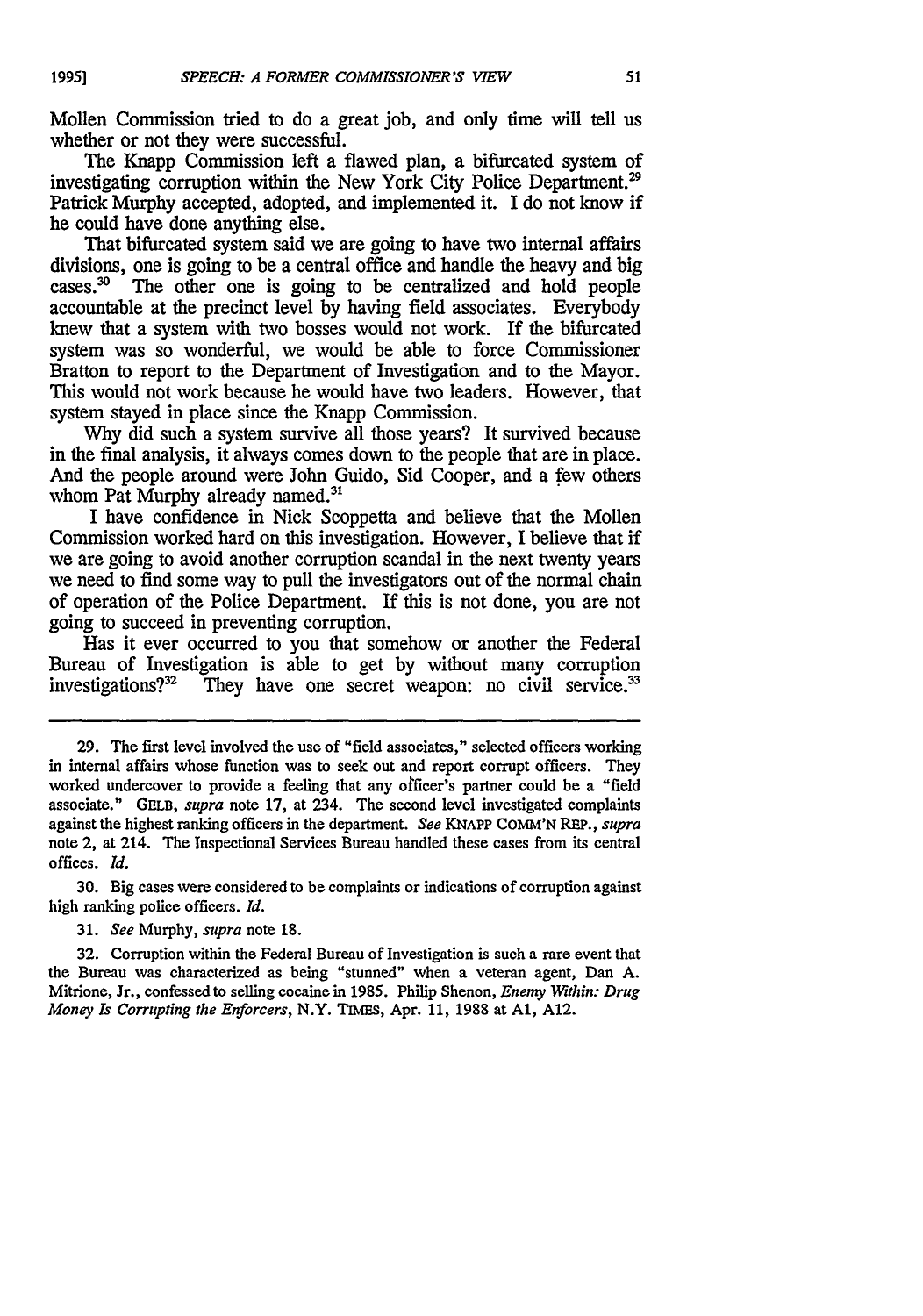They get rid of you. At a certain level, you do not have civil service protection, you are called in and asked to resign. <sup>34</sup>

The city needs a separate line of command that starts at the investigative level which has its own chain of promotion right up to the rank of captain. It should not be dependent on passing some civil service exam produced by some agency outside of the Police Department.<sup>3</sup> Instead, officers should be selected from a pool of people who have proved **by** their ability to become captains that they have found jobs in which they could excel.

Otherwise, we get a situation similar to built-in tenure after they get promoted to that rank of captain. This is counter-productive. Pat Murphy correctly tried to rid the department of the "tenured" officers because he found dead wood. He developed a promotion board and eliminated most of these "tenured" Police Chiefs.

Pat Murphy also got himself involved in a large lawsuit based on age discrimination because most of the chiefs fired were older officers.<sup>36</sup> Pat ousted "tenured" officers and they got themselves a lawyer and sued. Although it took a long time to resolve, the Police Department eventually won the lawsuit.<sup>37</sup>

We need more flexibility, starting at the bottom. Kelleher's people<sup>31</sup> should not be people who are going to be on patrol, make sergeant and then go back to patrol; they are going to make lieutenant and then go back to patrol under the person they investigated. We need a separate way,

34. *See id.; see also* Carterv. United States, 407 F.2d 1238, 1241 (D.C. Cir. 1968) (noting the FBI's exemption from the civil service laws that allows the agency to discharge its employees for any reasons it chooses).

35. Police officers wishing to qualify for promotions to sergeant, lieutenant, and captain must write a civil service qualifying examination. *See* GELE, *supra* note 17, at 117-18. These examinations are given on an as-needed basis to fill positions. *Id.*

36. The president of the Captains Endowment Association, on behalf of one of its members, sought to restrain the Police Commissioner from reducing the rank of Deputy Inspector James McEvoy to Captain, claiming that this rank reduction was an attempt to force his retirement, thereby representing age discrimination. *See* Foran v. Cawley, 77 Misc. **2d** 809, 810-11 (N.Y. Sup. Ct. 1973).

37. *Id.* at 813-14 (dismissing the plaintiffs petition).

38. Patrick Kelleher is the Chief of the Internal Affairs Bureau. Clifford Krauss, *Inquiry on Washington Spree Is Seen as Test of Police Resolve,* N.Y. TIMES, May 24, 1995, at B1. His focus in fighting corruption has been on the use of intra-departmental "sting" operations. *Id.*

<sup>33.</sup> *See 5* U.S.C. § 7511(b)(8) (1988) (exempting employees of the Federal Bureau of Investigation from seeking civil service remedies).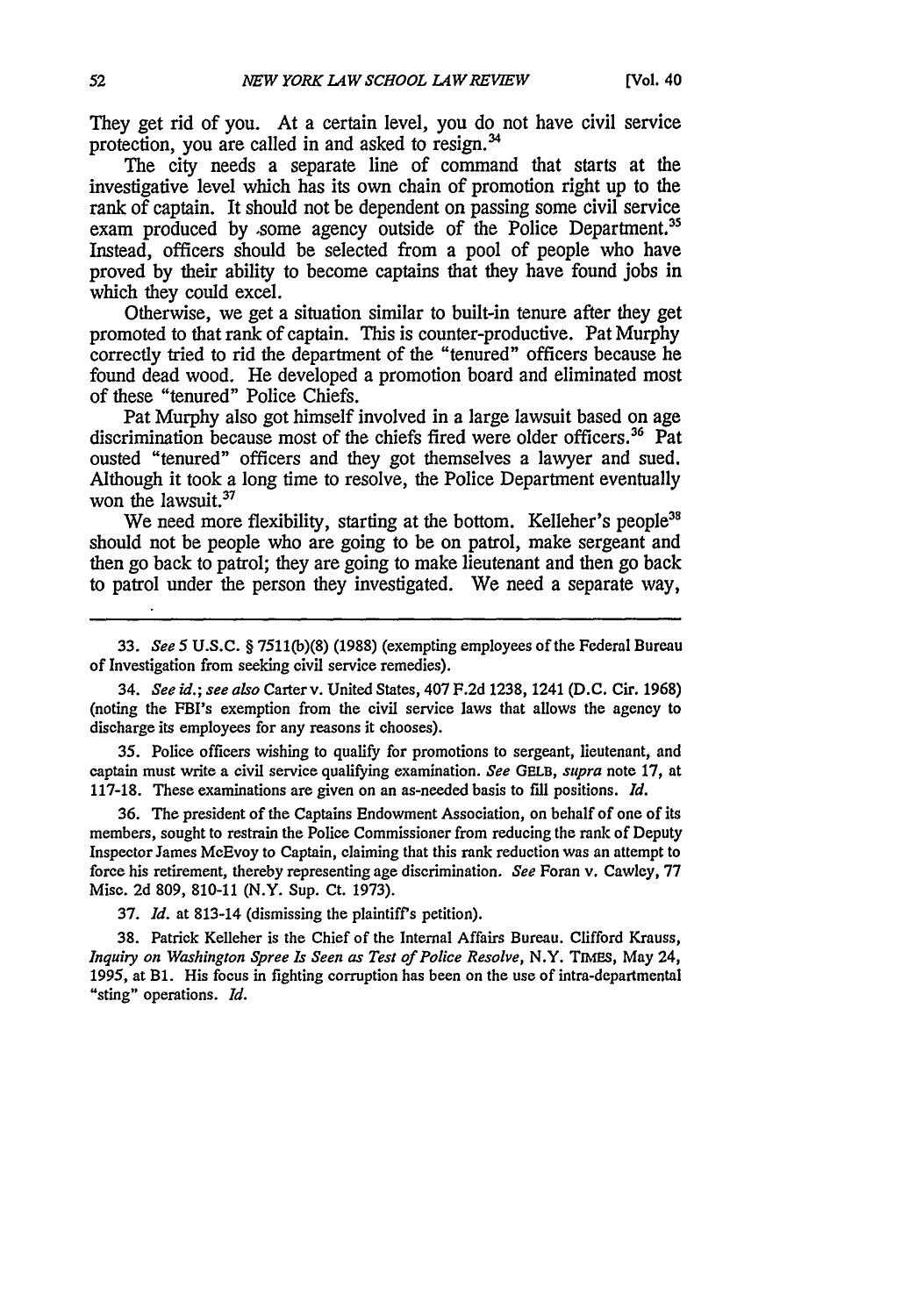similar to the Internal Revenue Service (IRS).<sup>39</sup> For example, you go into the IRS to become an accountant or you go in there to become an investigator. There is a separate chain of command by which you promote your way up, right up to just under the top without having to go back and fall under the very people that you investigated.<sup>40</sup>

Had I known what the Police Department was like, I would never have become a police officer. The corruption at the time of the Knapp Commission was endemic.<sup>41</sup> It was everywhere. We probably did not catch it going into the police headquarters because of the inadequacy of the investigative bodies. There was no question that corruption went up to the high ranks.

When I was Deputy Commissioner for Pat Murphy, I was the hearing officer; the administrative judge on inspectors and deputy inspectors who were involved in corruption.<sup>42</sup> Some of these deputy inspectors, even if they tried, could not remember seeing the Easter Bunny on Christmas Day in a gas station on Tenth Avenue and talking to the biggest gambler in the country. That was the kind of people that we had there, and I was the administrative judge on that and Pat was pressing charges against it. It was all over the place. The Mollen Commission picked up the loose ends of some of the Internal Affairs Division cases, got a lucky break, and found corruption in the 30th Precinct.<sup>43</sup> I have seen corruption more expansive than that which the Mollen Commission uncovered. I know of a sergeant, who was promoted by Kelly, and then promptly quit, and got himself a job in Internal Affairs where he could collect his pension, and he spent five years looking for one low-level uniformed precinct cop who owned six houses, hung out in a crack dispensing den, drove a red Corvette and allegedly was sticking up bodegas. Now, what kind of an investigator do you have to be to catch that type of corrupt officer? Bring me back, I'll catch him.

I have no opposition, nor concern about having a permanent oversight committee. In fact, since I believe we will probably have another

**39.** The Internal Revenue Service recruits employees through its Office of Personnel Management. 2 **INTERNAL** REVENUE MANUAL, ADMINISTRATION, 1303-7, P-0-3 (1973).

40. *Id.* at 1303-7, P-0-40.

41. There were charges of widespread police corruption and indifference on the part of the Department in dealing with **it.** *See* **KNAPP COMM'N REP.,** *supra* note 2, at I.

42. Benjamin Ward became Deputy Commissioner in charge of trials in 1970. Sam Roberts, *A Law-Enforcement Veteran for Top Police Post,* N.Y. TIMEs, Nov. **8,** 1983, at B4.

43. On April 14, 1994, Mollen Commission Investigators arrested police officers from the Thirtieth Precinct in Harlem on charges of drug dealing, conspiracy, and attempted murder, all while on duty. Clifford Krauss, *Bratton Says Corruption Sweep Involves Dozens More Officers,* N.Y. TIMEs, Apr. 17, 1994, at 1.